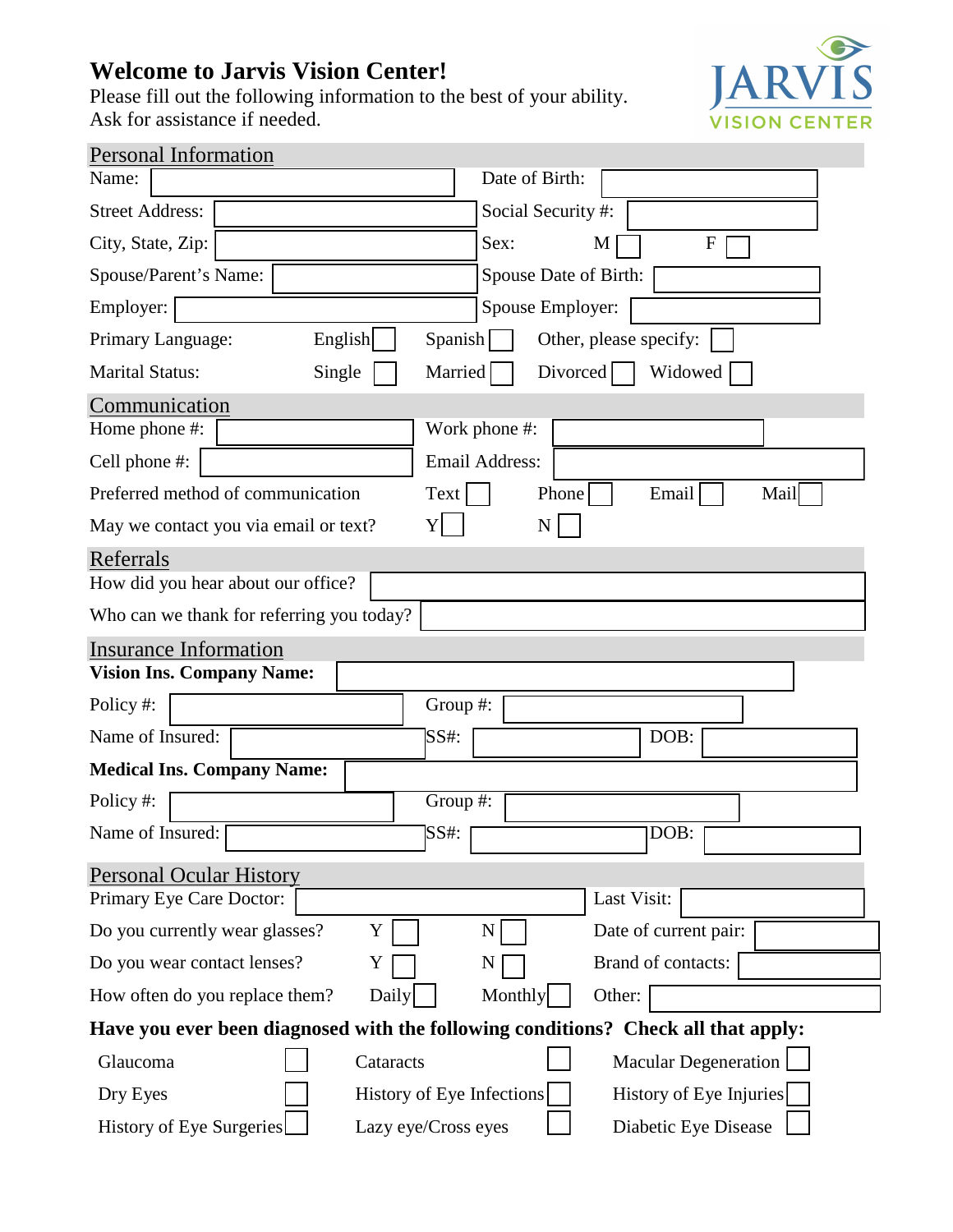| <b>Personal Health History</b>               |                                                                                                      |
|----------------------------------------------|------------------------------------------------------------------------------------------------------|
| Primary Care Doctor:                         | Last Visit:                                                                                          |
| <sup>1</sup> ft<br>Approximate Height:<br>in | <b>lbs</b><br>Weight:                                                                                |
| Medications                                  |                                                                                                      |
|                                              | Please list or attach all prescription and non-prescription medications/supplements taken regularly: |
|                                              |                                                                                                      |
|                                              |                                                                                                      |
| What is your preferred pharmacy?             |                                                                                                      |
| Allergies                                    |                                                                                                      |
| Please list all known allergies.             |                                                                                                      |
|                                              |                                                                                                      |
|                                              |                                                                                                      |
| <b>Social History</b>                        |                                                                                                      |
| Do you use tobacco products?<br>N            | Do you drink alcohol?<br>N                                                                           |
| $\mathbf N$<br>Are you currently pregnant?   | Due Date:                                                                                            |
| Diabetic History                             |                                                                                                      |
| Age when diagnosed:                          | Doctor treating your diabetes:                                                                       |
| Last Blood Sugar Reading:                    | Date:                                                                                                |
| Last Hemoglobin A1C:<br>$\%$                 | Date:                                                                                                |
|                                              | Have you ever been diagnosed with the following conditions? Check all that apply:                    |
| <b>Diabetes</b><br>Thyroid                   | <b>High Blood Pressure</b><br><b>Bleeding Disorder</b>                                               |
| <b>Heart Disease</b><br>High Cholesterol     | <b>Stroke</b><br>Migraines                                                                           |
| <b>Sinusitis</b><br>Asthma                   | Colitis/Crohns<br><b>COPD</b>                                                                        |
| Arthritis<br>Lupus                           | Menopause<br>Depression                                                                              |
| <b>Skin Cancer</b>                           | <b>Other Cancer</b>                                                                                  |
| Sleep Apnea                                  | <b>Other Conditions</b>                                                                              |

#### Family Health History **Has anyone in your immediate family been diagnosed with the following conditions? Check all that apply:**

| $\frac{1}{2}$ $\frac{1}{2}$ $\frac{1}{2}$ $\frac{1}{2}$ $\frac{1}{2}$ $\frac{1}{2}$ $\frac{1}{2}$ $\frac{1}{2}$ $\frac{1}{2}$ $\frac{1}{2}$ $\frac{1}{2}$ $\frac{1}{2}$ $\frac{1}{2}$ $\frac{1}{2}$ $\frac{1}{2}$ $\frac{1}{2}$ $\frac{1}{2}$ $\frac{1}{2}$ $\frac{1}{2}$ $\frac{1}{2}$ $\frac{1}{2}$ $\frac{1}{2}$ | <b>Mother</b> | <b>Father</b> | <b>Brother</b> | <b>Sister</b> | Son | <b>Daughter</b> |
|---------------------------------------------------------------------------------------------------------------------------------------------------------------------------------------------------------------------------------------------------------------------------------------------------------------------|---------------|---------------|----------------|---------------|-----|-----------------|
| Glaucoma                                                                                                                                                                                                                                                                                                            |               |               |                |               |     |                 |
| <b>Cataracts</b>                                                                                                                                                                                                                                                                                                    |               |               |                |               |     |                 |
| <b>Macular Degeneration</b>                                                                                                                                                                                                                                                                                         |               |               |                |               |     |                 |
| <b>Retinal Disease</b>                                                                                                                                                                                                                                                                                              |               |               |                |               |     |                 |
| <b>Amblyopia/Strabismus</b>                                                                                                                                                                                                                                                                                         |               |               |                |               |     |                 |
| <b>Blindness/Loss of Vision</b>                                                                                                                                                                                                                                                                                     |               |               |                |               |     |                 |
| <b>Diabetes</b>                                                                                                                                                                                                                                                                                                     |               |               |                |               |     |                 |
| <b>Cancer</b>                                                                                                                                                                                                                                                                                                       |               |               |                |               |     |                 |
| <b>Hypertension</b>                                                                                                                                                                                                                                                                                                 |               |               |                |               |     |                 |
| <b>Thyroid Dysfunction</b>                                                                                                                                                                                                                                                                                          |               |               |                |               |     |                 |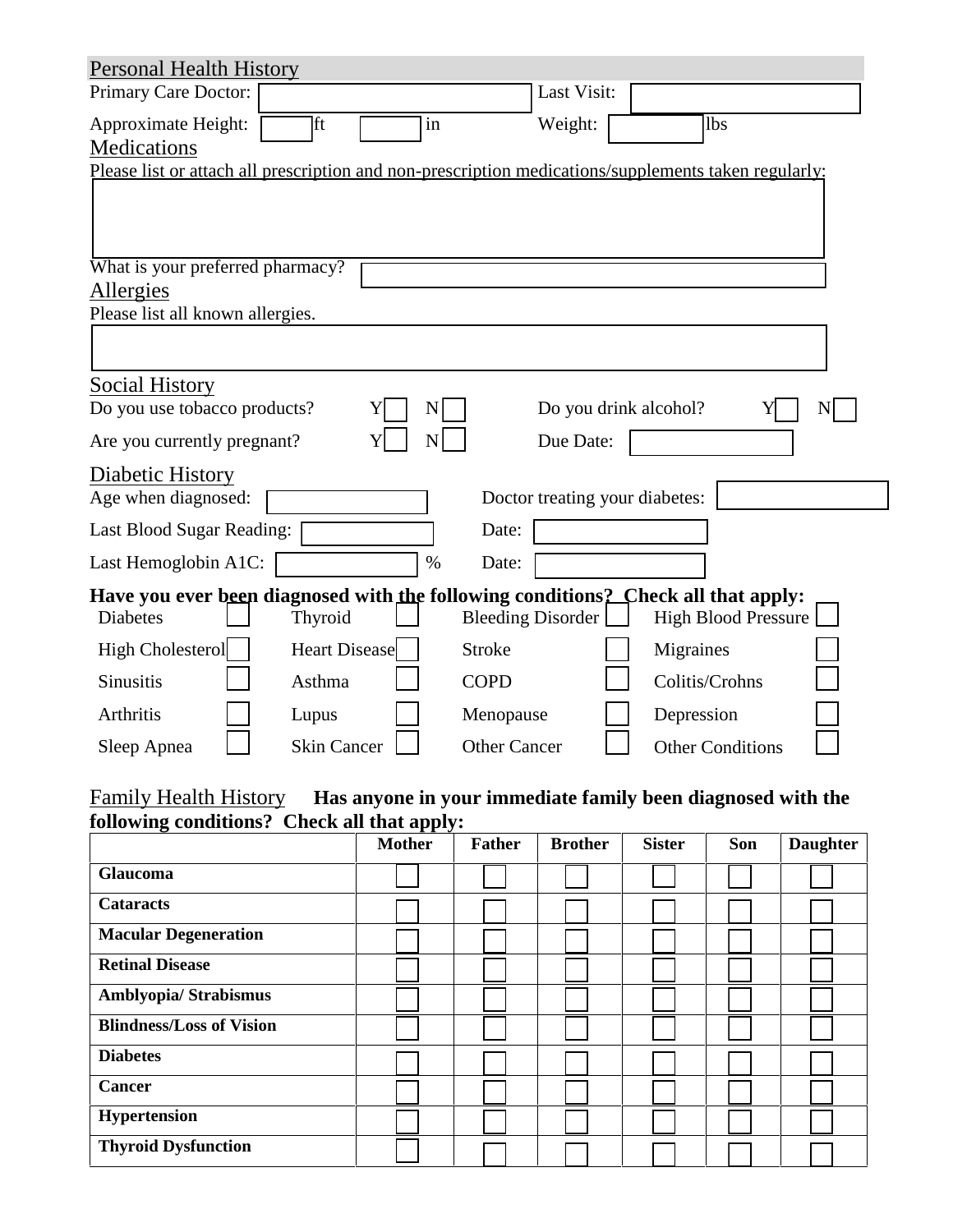

### **Patient Acknowledgement of Financial Responsibility**

#### **Medical Insurance & Vision Plans:**

Jarvis Vision Center is committed to caring for our patient's complete ocular health. We provide both routine vision exams, as well as diagnosis and treatment of eye conditions. Routine vision exams **where there is no medical complaint or diagnosis**, will be filed to your vision plan if applicable. If you have a medical complaint or diagnosis, your exam will no longer be considered routine. In these instances, we are **required** to bill your examination to your medical insurance. Please give all insurance information to check-in upon arrival. It is your responsibility to have all insurance insurance. Please give all insurance information to check-in upon arrival. It is your responsibility to have all insurance cards at the time of your appointment.

#### **Contact Lens Evaluation & Fitting:**

evaluate the health of your eyes and the fit of your contacts every year in order to determine the responsibility to have all insurance cards at the time of your appointment.<br> **Contact Lens Evaluation & Fitting:**<br>
Contact lenses are medical devices regulated by the FDA. Your optometrist is required to<br>
evaluate the heal separately and do not cover this fee, as contact lenses are considered to be "cosmetic." Patients Contact lenses are medical devices regulated by the FDA. Tour optionerist is required to evaluate the health of your eyes and the fit of your contacts every year in order to determine the best prescription for your eyes. F evaluate the health of your eyes and the fit of your contacts every year in order to determine the<br>best prescription for your eyes. For this service, all contact lens patients will be charged a<br>contact lens fitting and eva contacts who require only a new prescription in a previously worn material will be charged \$70.

#### **Patient Responsibilities & Agreement:**

I understand it is my responsibility to know:

- The name of my insurance company
- The amounts of my copays
- My benefits (what is covered and not covered)
- If a prior authorization is required

I understand that any amounts not covered by my insurance for services received are my financial responsibility.

I understand that all copays are due at the time of my appointment. On glasses, 50% is required on the order date and the remaining balance is due on the pick-up date. On contact lens orders, payment is required in full at time of pick-up.

| PATIENT'S NAME: |                                             |       |  |
|-----------------|---------------------------------------------|-------|--|
| SIGNATURE:      |                                             | DATE: |  |
|                 | GUARDIAN SIGNATURE (if patient is under 18) |       |  |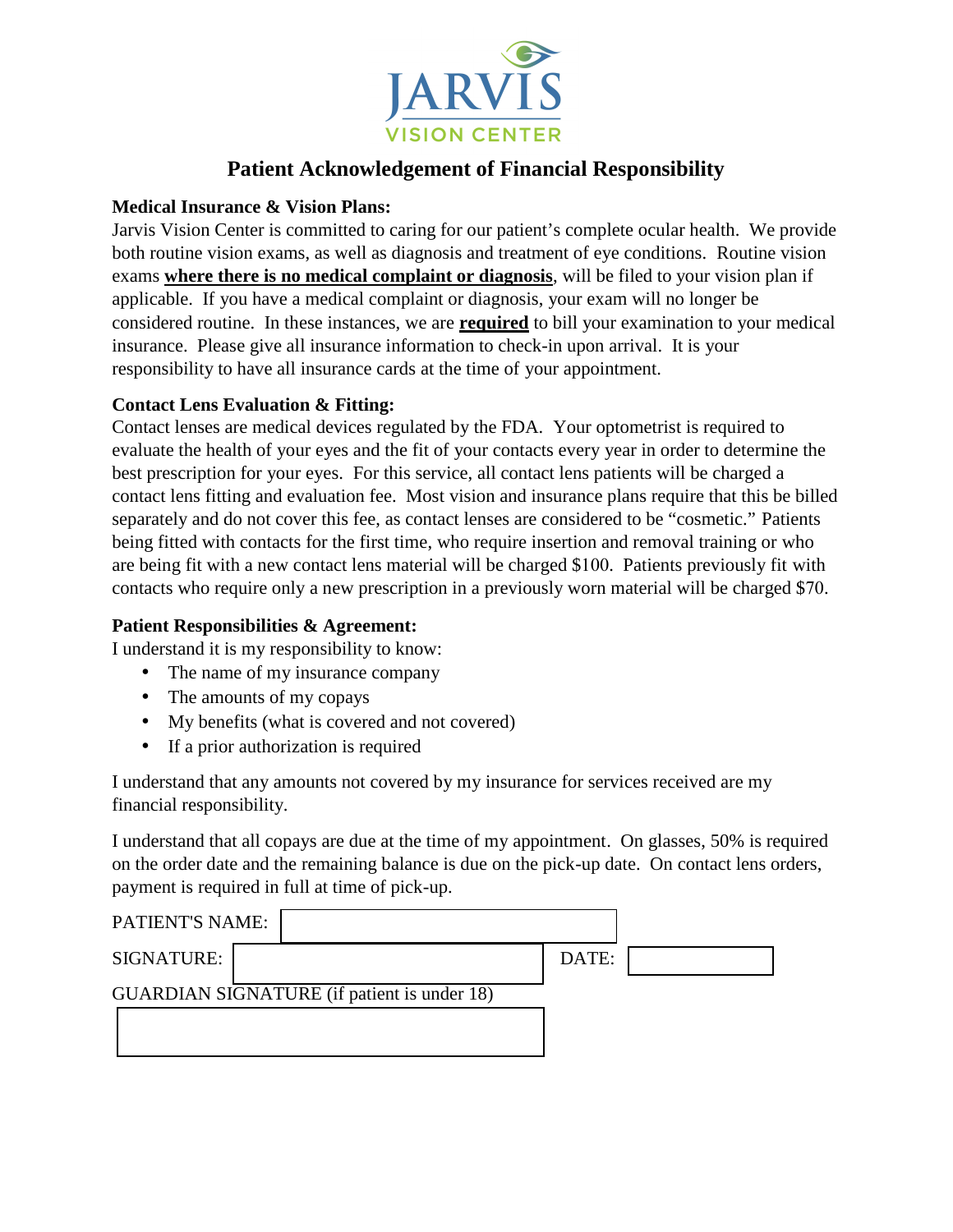

### **ACKNOWLEDGEMENT OF NOTICE OF PRIVACY PRACTICES**

The law requires that Jarvis Vision Center, PLLC make every effort to inform you of your rights related to your personal health information. By my signing below, I acknowledge that:

I have read or had explained to me Jarvis Vision Center, PLLC's Notice of Privacy Practice and agree to continue my care with Jarvis Vision Center, PLLC under said terms.

I authorize Jarvis Vision Center, PLLC to release my personal health information to the following individuals:

| Name | <b>Relationship to Patient</b> |  |
|------|--------------------------------|--|
| Name | <b>Relationship to Patient</b> |  |

I HAVE READ AND UNDERSTAND THIS FORM. I AM SIGNING IT VOLUNTARILY.

| Patient Name (Printed)            |             |
|-----------------------------------|-------------|
|                                   |             |
|                                   |             |
| Patient/Parent/Guardian Signature | <b>Date</b> |

If you are signing as a personal representative of the patient, please indicate your relationship.